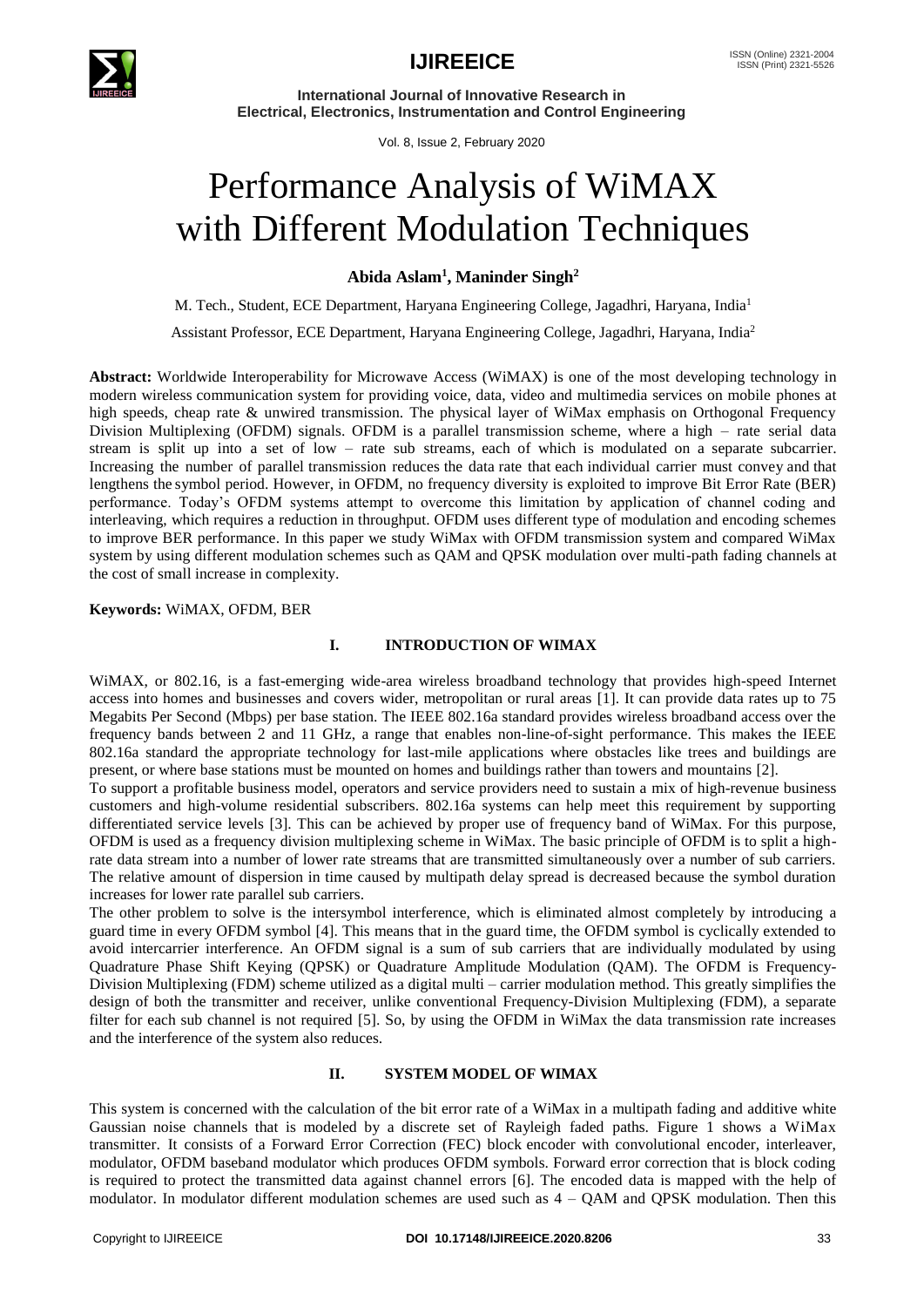



### **International Journal of Innovative Research in Electrical, Electronics, Instrumentation and Control Engineering**

Vol. 8, Issue 2, February 2020

ampped signal is passed through the OFDM baseband modulator, where this data is divided into number of low rate data streams and each data stream is spreaded with the PN sequence code over a much wider bandwidth than the bandwidth of the information signal [7]. As the power of the modulated signal is distributed over a wide bandwidth, the power density of the modulated signal is much lower than that of the input signal. Note that the multiplication process is done with a spreading sequence with no DC component. The wider the bandwidth, the better the resolution in multipath detection. Since the total transmission bandwidth is limited, a pulse shaping filtering is employed so that the frequency spectrum is used efficiently.



Figure 1: WiMax Transmitter.

In Figure 2, the receiver block-diagram of a WiMax signal is plotted. The received signal is first filtered and then digitally converted into original form by passing it through OFDM baseband demodulator. Then the received signal is passed through for viterbi decoder and block decoder for error detection and correction purpose. Then by comparing the received data and transmitted data one can calculate the bit error rate of the system.



Viterbi decoding is one of two types of decoding algorithms used with convolutional encoding. The other type is sequential decoding. Sequential decoding has the advantage that it can perform very well with long constraint length convolutional codes, but it has a variable decoding time. Viterbi decoding has the advantage that it has a fixed decoding time. It is well suited to hardware decoder implementation. But its computational requirements grow exponentially as a function of the constraint length. Viterbi decoding is essentially performing the maximum likelihood decoding. It reduces the computational load by taking advantage of special structure in code trellis [8]. The Viterbi decoder examines an entire received sequence of a given length. The decoder computes a metric for each path and makes a decision based on this metric. All paths are followed until two paths converge on one node. Then the path with the higher metric is kept and the one with lower metric is discarded. The paths selected are called the survivors.

### **III. WIMAX PERFORMANCE ANALYSIS**

Wimax performance analysis presented in this section is based on computer simulations. The basic scenario of our simulation is represented by the Wimax transmission system performing through multipath fading and AWGN transmission channel, at sample time (16e-5)/35 and 35 samples per frame. As the spreading sequences, Walsh codes with period of 64 chips is used. The simulation results of WiMax system is shown below: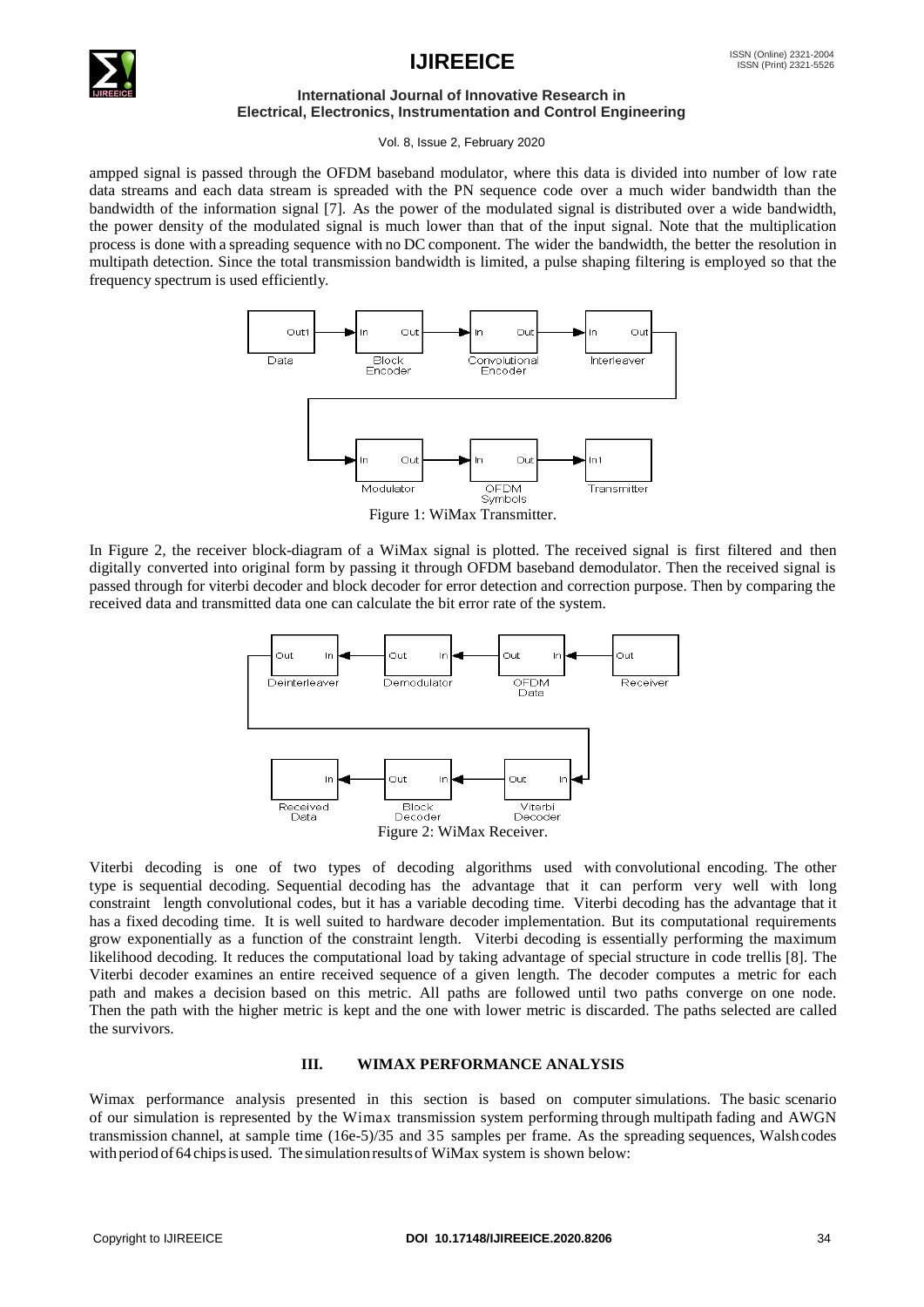

## **IJIREEICE ISSN** (Online) 2321-2004

### **International Journal of Innovative Research in Electrical, Electronics, Instrumentation and Control Engineering**

Vol. 8, Issue 2, February 2020



Figure 3 shows the WIMAX transmitted signal to the channel. This signal is passed through the multipath fading and additive white Gaussian noise channel. After passing this signal from channel we get the WIMAX received signal as shown in Figure 4 which isfull of distortions. Figure 5 shows the scatter plot of signal of WIMAX system. The scatter plot is used to reveal the modulation characteristics, such as pulse shaping or channel distortions of the signal. The scatter plot illustrates the effect of fading on the signal constellation.

The different modulation scheme has been used such as 4 – QAM and QPSK modulation and their bit error rates are calculated as shown in following Table 1.